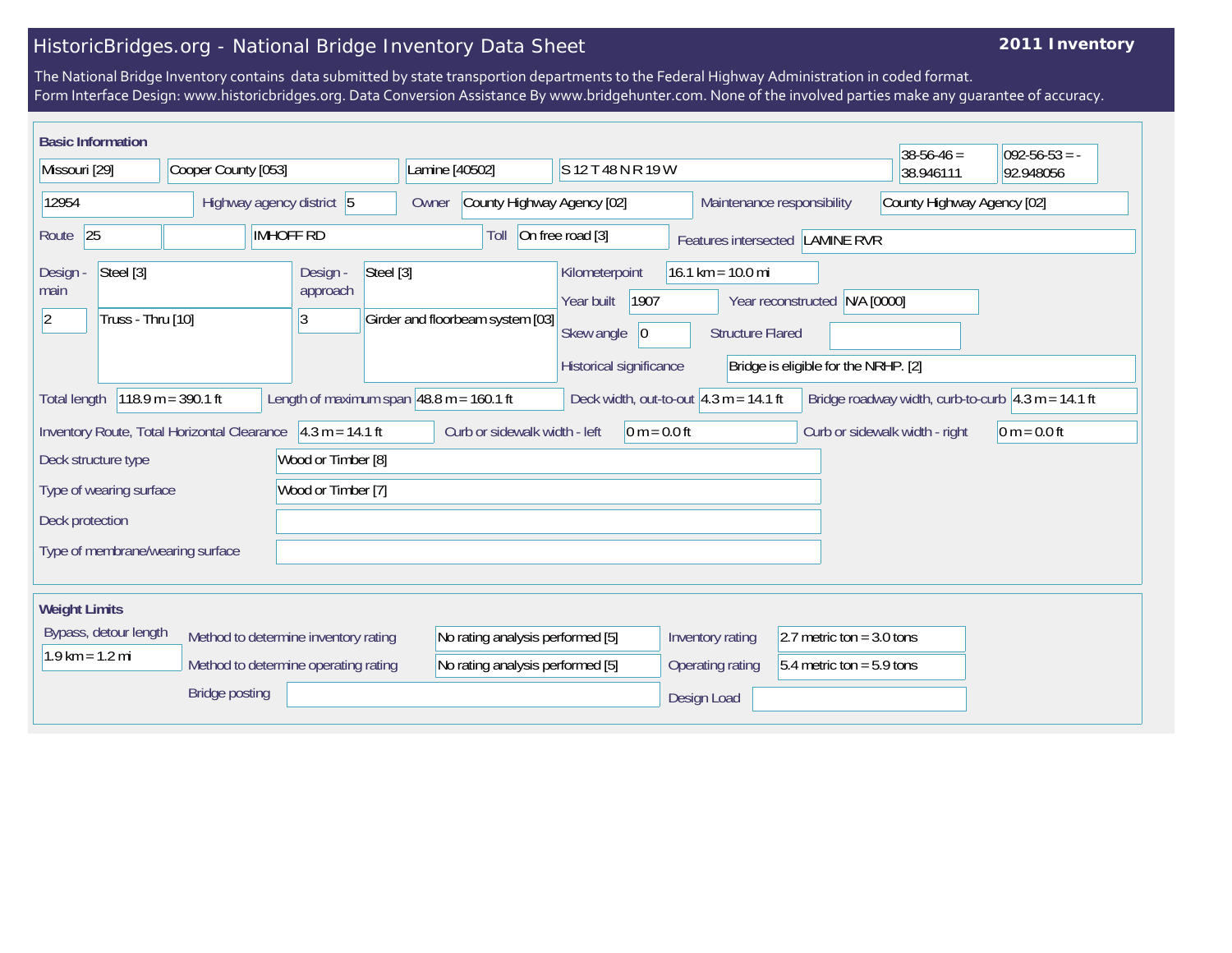| <b>Functional Details</b>                                                                                                             |                                                                                                |  |  |  |  |  |
|---------------------------------------------------------------------------------------------------------------------------------------|------------------------------------------------------------------------------------------------|--|--|--|--|--|
| Average daily truck traffi<br>Average Daily Traffic<br>25                                                                             | Year 2010<br>2030<br>$ 33\rangle$<br>$ 10\rangle$<br>%<br>Future average daily traffic<br>Year |  |  |  |  |  |
| Road classification<br>Local (Rural) [09]                                                                                             | Approach roadway width<br>$7.3 m = 24.0 ft$<br>Lanes on structure 1                            |  |  |  |  |  |
| Type of service on bridge Highway [1]                                                                                                 | Direction of traffic One lane bridge for 2 - way traffic [3]<br>Bridge median                  |  |  |  |  |  |
| No parallel structure exists. [N]<br>Parallel structure designation                                                                   |                                                                                                |  |  |  |  |  |
| Type of service under bridge<br>Waterway [5]                                                                                          | Navigation control<br>$ 0\rangle$<br>Lanes under structure                                     |  |  |  |  |  |
| $0 = N/A$<br>Navigation vertical clearanc                                                                                             | Navigation horizontal clearance $ 0 = N/A$                                                     |  |  |  |  |  |
| Minimum vertical clearance over bridge roadway<br>$4.47 m = 14.7 ft$<br>Minimum navigation vertical clearance, vertical lift bridge   |                                                                                                |  |  |  |  |  |
| Minimum lateral underclearance reference feature Feature not a highway or railroad [N]                                                |                                                                                                |  |  |  |  |  |
| Minimum lateral underclearance on right $0 = N/A$                                                                                     | Minimum lateral underclearance on left $0 = N/A$                                               |  |  |  |  |  |
| Minimum vertical underclearance reference feature Feature not a highway or railroad [N]<br>Minimum Vertical Underclearance $ 0 = N/A$ |                                                                                                |  |  |  |  |  |
| Appraisal ratings - underclearances N/A [N]                                                                                           |                                                                                                |  |  |  |  |  |
|                                                                                                                                       |                                                                                                |  |  |  |  |  |
| <b>Repair and Replacement Plans</b>                                                                                                   |                                                                                                |  |  |  |  |  |
| Type of work to be performed                                                                                                          | Work to be done by contract [1]<br>Work done by                                                |  |  |  |  |  |
| Replacement of bridge or other structure because<br>of substandard load carrying capacity or substantial                              | Bridge improvement cost<br>1182000<br>118000<br>Roadway improvement cost                       |  |  |  |  |  |
| bridge roadway geometry. [31]                                                                                                         | $12.7 m = 41.7 ft$<br>Length of structure improvement<br>Total project cost<br>1773000         |  |  |  |  |  |
|                                                                                                                                       | Year of improvement cost estimate<br>2010                                                      |  |  |  |  |  |
|                                                                                                                                       | Border bridge - state<br>Border bridge - percent responsibility of other state                 |  |  |  |  |  |
|                                                                                                                                       | Border bridge - structure number                                                               |  |  |  |  |  |